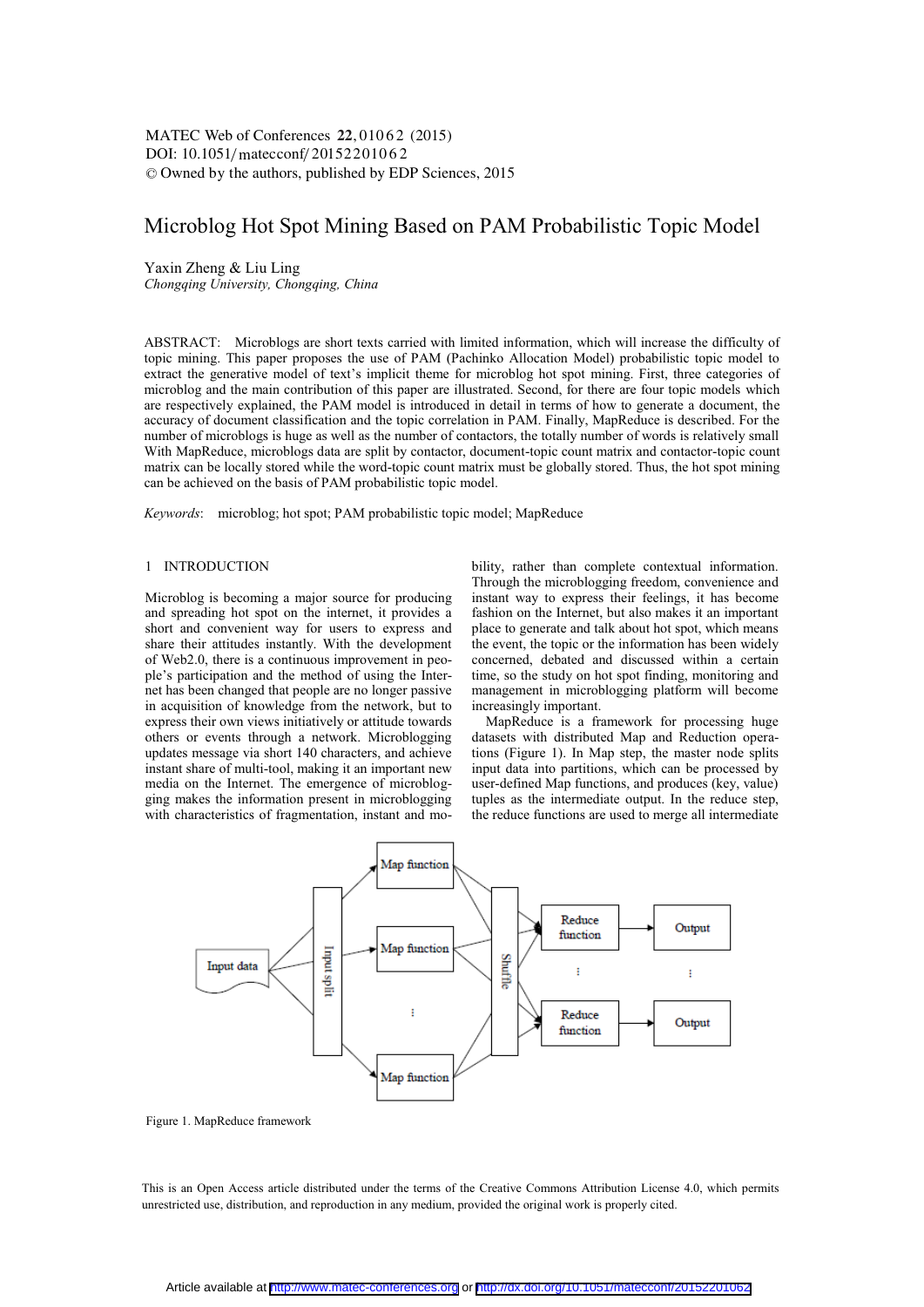tuples with the same key, sort them and output the final (key, value) tuples. Both the map function and reduce function can be executed in parallel on no overlapping input and intermediate data.

In MapReduce framework, microblogs must be split into partitions. Under the situation of real world application, the number of microblogs is huge (over millions) as well as the number of contactors, while the total number of words is relatively small. Through this analysis on the inference process of PAM, we find out if microblogs data are split by contactor, the document-topic count matrix and the contactor-topic count matrix can be locally stored while the word-topic count matrix must be globally stored because only the word-topic count matrix needs global updates.

At present, the domestic microblogging research is in its infancy, and many research questions are to be solved in the field. Today, the monitoring and management of hot spot mining is becoming important area of research in the huge information flow of microblogging. When a certain event occurs in hot microblogging platform, people can use microblog to express their view or attitude towards the hot spot. As to the microblog hot spot mining, the PAM probabilistic topic model can be used in microblogging platform. The probabilistic topic model is used to regard the theme as a lexical item of probability distribution, and the text is seen as a random mix theme. Compared with the clustering method, using the distribution of the word, a text message will be easily transformed into digital information modeling, with the ability to recognize the potential of large-scale centralized theme text message. Themes can be more intuitive expressions, which greatly simplify the complexity of the problem, and the application of topic model is increasingly widespread. As microblog is becoming more and more popular, microblog services have become information provider on a web scale, so researches on microblog begin to focus more on its content mining than solely user's relationship analysis before. Although traditional text mining methods have been studied well, no algorithm is especially designed for microblog data, which contain structured information on social network besides plain text.

With the continuous development of the theme model, it has a very wide range of applications in terms of text classification, information retrieval and natural language processing. The PAM probabilistic topic model has become one of the popular models because of its structure flexibility, it can access to a wealth of semantic association and it's difficult to produce the phenomenon of over-fitting and so on, and it currently has a certain application in the image retrieval, the document classification and the object recognition and so on. The goal of topic modeling is to automatically discover the topics from a collection of documents. The documents themselves are observed, while the topic structure, the topics, per-document topic distributions, and the per-document per-word

topic assignments are hidden structure.

## 2 CATEGORIES OF MICROBLOG AND PAPER **CONTRIBUTION**

Microblogs can be divided into three categories: broadcast, conversation, and retweet messages. Broadcast messages are most common and can be seen by any users; conversation messages starting with a special symbol " $\omega$ " have specific contactors to talk to; retweet messages which is identified by a special symbol "RT" allows users to repost other's messages with their personal comments.

In the information explosion era, how to effectively dig out latent topics and internal semantic structures from large scale data is an important issue. Microblogs contain the structured information on social network except the plain text, and the relationships on social network can play a supporting role in topic mining. On the other hand, microblogs are short texts carried with limited information (which is restricted to 140 characters), which will increase the difficulty of the topic mining. These natural features of microblogs mentioned above can prevent the traditional text mining algorithms to be directly employed with their full potentials.

In this paper, we make the following contributions:

- A novel model PAM is proposed, it is suitable for microblog data by taking both structured information and unstructured information into consideration.
- Distributed PAM in MapReduce framework is proposed in order to meet the requirement of processing large scale microblogs with high scalability.

The rest of this paper is organized as follows. Section 3 introduces the novel model PAM for microblog mining. Section 4 proposes the PAM probabilistic topic model in MapReduce framework for large scale situations and it applies performance model to further optimize our approach.

#### 3 PAM MODEL

There are four topic models, the model structures are respectively shown in Figure 2.

(a) Dirichlet Multinomial: For each document, a multinomial distribution on words is sampled from a single Dirichlet.

(b) LDA (*latent Dirichlet allocation*): This model samples a multinomial on topics for each document, and then generates words from the topics.

(c) Four-Level PAM: A four-level hierarchy consists of a root, a set of sub-topics, a set of super-topics and a word vocabulary. The super-topics and the root are both associated with Dirichlet distributions, from which we sample multinomial over their children for each document.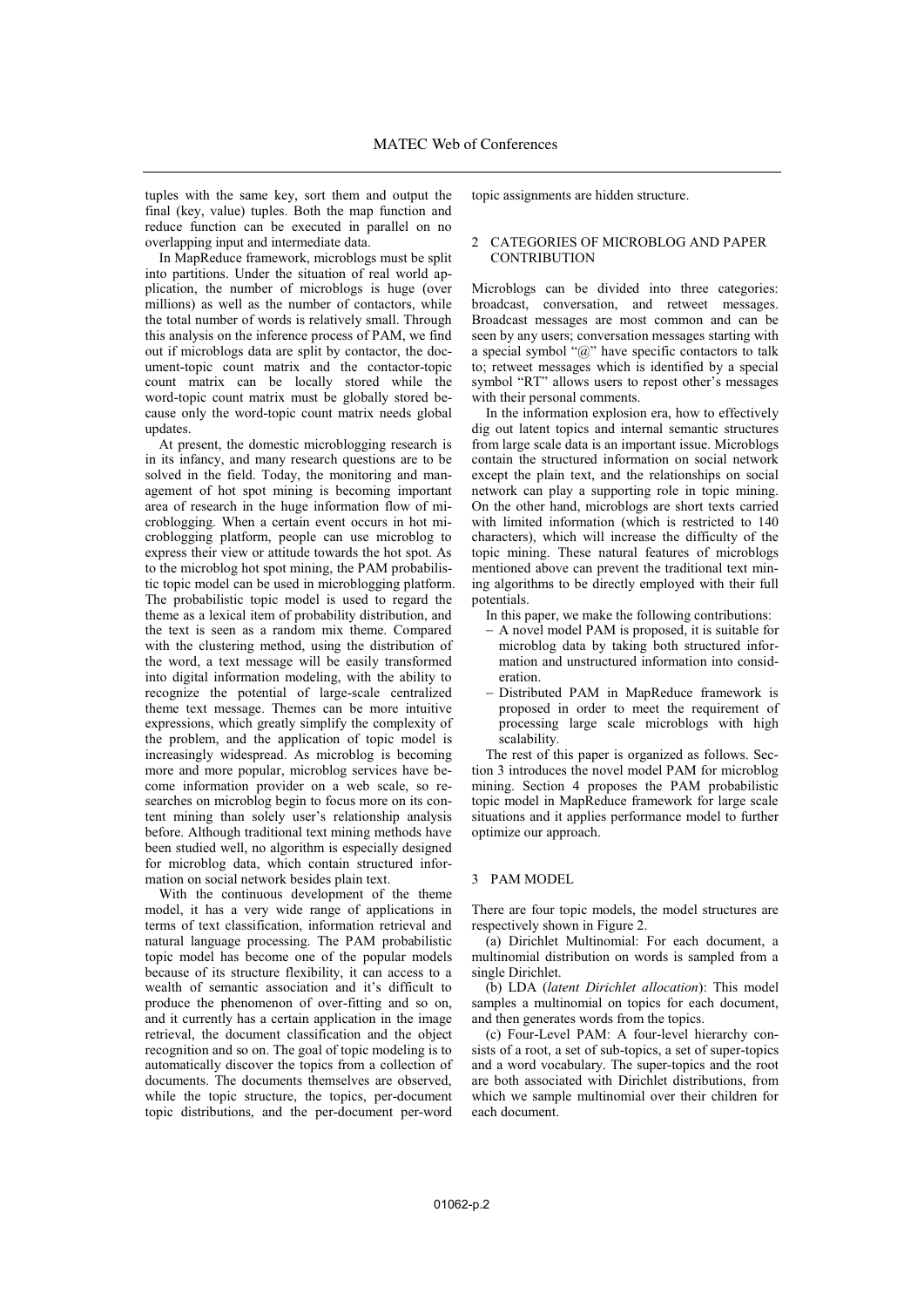

Figure 2. Model structures for four topic models

(d) PAM: An arbitrary DAG structure is used to encode the topic correlations. Each interior node is considering a topic and it is associated with a Dirichlet distribution.

In this section, we introduce the pachinko allocation model (PAM), which uses a directed acyclic graph (DAG) structure to represent and learn arbitrary-arity, nested, and possibly sparse topic correlations. In PAM, the concept of topics is extended to be distributions not only over words, but also over other topics. The model structure consists of an arbitrary DAG, in which each leaf node is associated with a word in the vocabulary, and each non-leaf\interior node that corresponds to a topic has a distribution over its children. An interior node whose children are all leaves would correspond to a traditional LDA topic. But some interior nodes that may also have children are other topics, thus they are represented as a mixture over topics. With many nodes like these, PAM therefore captures not only correlations among words (as in LDA), but also correlations among topics themselves. The LDA and four-level PAM graphical models are shown in Figure 3. As we can see, the major difference is that PAM has one additional layer of super-topics modeled with Dirichlet distributions, which are the key components of capturing topic correlations here.



Figure 3. LDA and Four-Level PAM

To generate a document, LDA samples a multinomial distribution over topics from g  $(\alpha)$ , then repeatedly samples a topic from this multinomial, and a word from the topic. Now we introduce notation for the pachinko allocation model. PAM is used to connect words in V and topics in T with an arbitrary DAG, where topic nodes occupy the interior levels and the leaves are words.

To generate a document *d*, we follow a two-step process:

(1) Sample  $\theta_{i_1}, \theta_{i_2}, \ldots, \theta_{i_s}$  from  $g_1(\alpha_1), g_2(\alpha_2), \ldots, g_s(\alpha_s)$ , where  $\theta_{ti}$  is a multinomial distribution of topic  $t_i$  over its children.

(2) For each word  $\omega$  in the document,

- Sample a topic path  $Z_{\omega}$  of length  $L_{\omega}$ :<br>  $\langle Z_{\omega 1}, Z_{\omega 2},..., Z_{\omega L_{\omega}} \rangle$  >  $\cdot$   $Z_{\omega 1}$  is always the root and  $Z_{\omega_2}$  to  $Z_{\omega L_{\omega}}^{\omega_{\omega}}$  are topic nodes in T.  $Z_{\omega i}$  is a subset of  $Z_{\omega(i-1)}$  and it is sampled according to the multinomial distribution  $\theta_{Z_{\omega(i-1)}}$ . - Sample word  $\omega$  from  $Z_{\omega L_{\omega}}$ .<br>Following this process, the joint probability of gen-

erating a document *d*, the topic assignments *z* and the multinomial distributions *θ* are shown as follows:

$$
P(\mathbf{d}, \mathbf{z}, \theta | \alpha) = \prod_{i=1}^{s} P(\theta_{i} | \alpha_{i}) \times \prod_{\omega} \prod_{i=2}^{L\omega} P(\mathbf{z}_{\omega i} | \theta_{\mathbf{z}_{\omega(i-1)}}) P(\omega | \theta_{\mathbf{z}_{\omega L\omega}})
$$

Through integrating out  $\theta$  and summing over z, we calculate the marginal probability of a document which is shown as follows:

$$
P(\mathbf{d}|\alpha) = \int \prod_{i=1}^{s} P(\theta_{ii}|\alpha_i) \times \prod_{\omega} \sum_{z_{\omega}} (\prod_{i=2}^{L\omega} P(z_{\omega i}|\theta_{z_{\omega(i-1)}}) P(\omega|\theta_{z_{\omega L\omega}})) \, d\theta
$$

Finally, the probability of generating a whole corpus is the product of the probability for every document:

$$
P(D|\alpha) = \prod_{d} P(d|\alpha)
$$

As to the accuracy of document classification, we can refer to [11], it is shown as follows:

| class      | $#$ docs | LDA   | <b>PAM</b> |
|------------|----------|-------|------------|
| Graphics   | 243      | 83.95 | 86.83      |
| Os         | 239      | 81.59 | 84.10      |
| Рc         | 245      | 83.67 | 88.16      |
| Mac        | 239      | 86.61 | 89.54      |
| Windows, x | 243      | 88.07 | 92.20      |
| Total      | 1209     | 84.70 | 87.34      |

Figure 4. Accuracy of document classification

When we randomly choose a subset of abstracts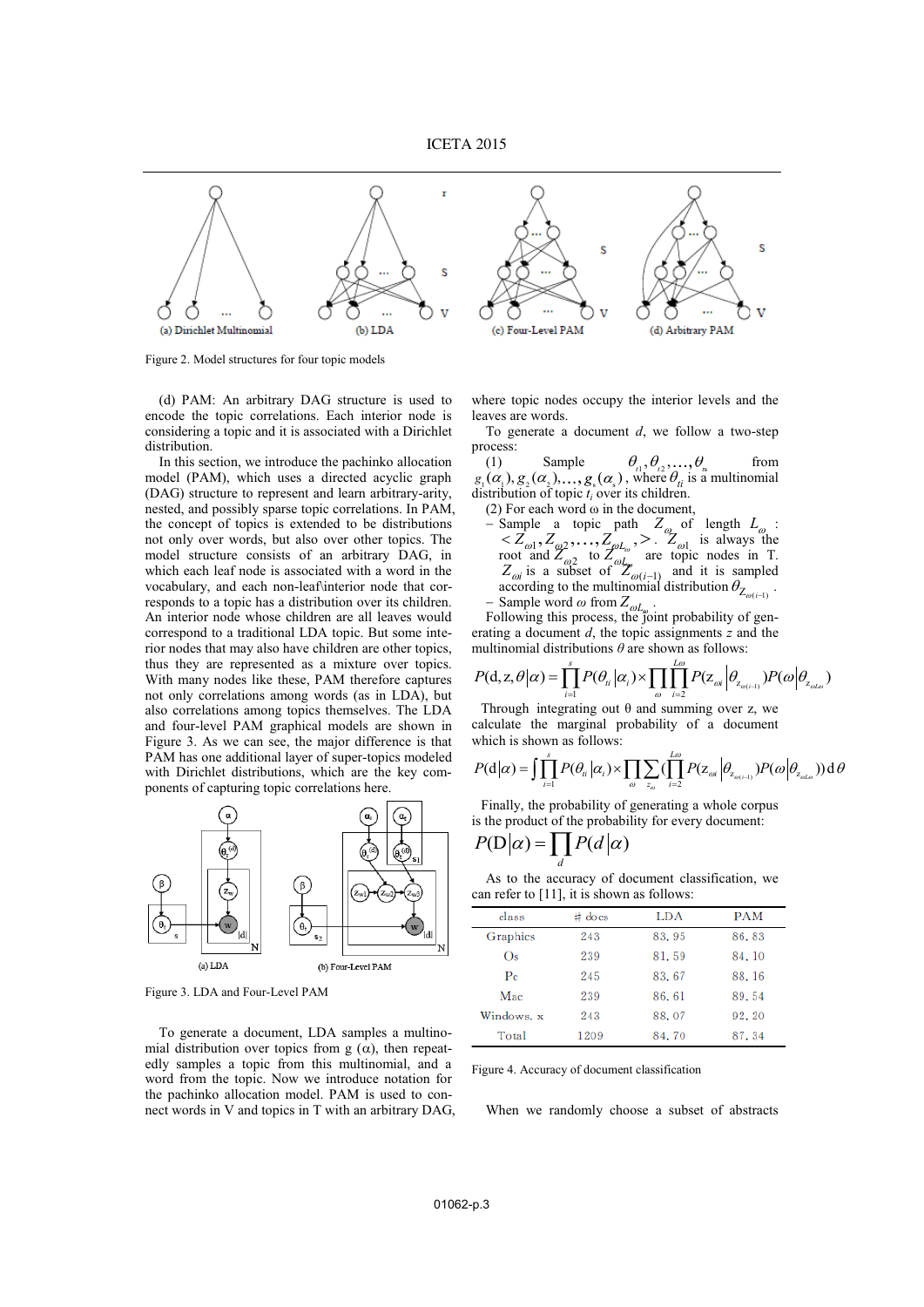

Figure 5. Topic correlation in PAM

from its large collection, where there are 4000 documents, 278438 word tokens and 25597 unique words. Based on PAM, the topic correlation can be seen in Figure 5.

Each circle corresponds to a super-topic each box corresponds to a sub-topic. One super-topic can be used to connect to several sub-topics and capture their correlation. The numbers on the edges are the corresponding values for the (super-topic, sub-topic) pair. Figure 4 shows a subset of super-topics in the data, and how they capture correlations among sub-topics.

## 4 SIMULATIONS AND RESULTS

After enough iterations, the model reaches the convergence and calculates out the final count matrices. With these count matrices, we can obtain the related distributions, which are useful in topic mining for microblogs. In MapReduce environment with a cluster's resource, the mappers are mainly used to conduct the sampling process in parallel and the reducers mainly update the count matrices for next iteration, which makes PAM effective and scalable in topic mining for large scale microblogs. Compared with the same PAM-based microblog hot spot mining method in [13], this paper proposes the MapReduce description, and splits microblogs data into contactor so that document-topic count matrix and contactor-topic count matrix can be locally stored. PAM and LDA have been introduced in detail as mentioned above. As to CTM and HDP, we will introduce them in brief. Although CTM and PAM are both trying to model topic correlations directly, PAM takes a more flexible approach that can capture the nested correlations. In fact, CTM is very similar to a special-case structure of PAM, while HDP can capture different topic correlations within these groups by using a nested hierarchy

of Dirichlet processes.

To validate the effectiveness and feasibility of the proposed PAM probabilistic topic model method in microblog hot spot mining, we can make simulations of PAM, LDA, CTM and HDP that have been proposed in some references. Choose the index of Log-likelihood as an evaluation index, the simulation results can be seen in Figure 6. Then, we can see that for given microblog hot spot number and training data, the Log-likelihood of PAM is much bigger, which implies that the PAM probabilistic topic model is effective and feasible in the microblog hot spot mining.